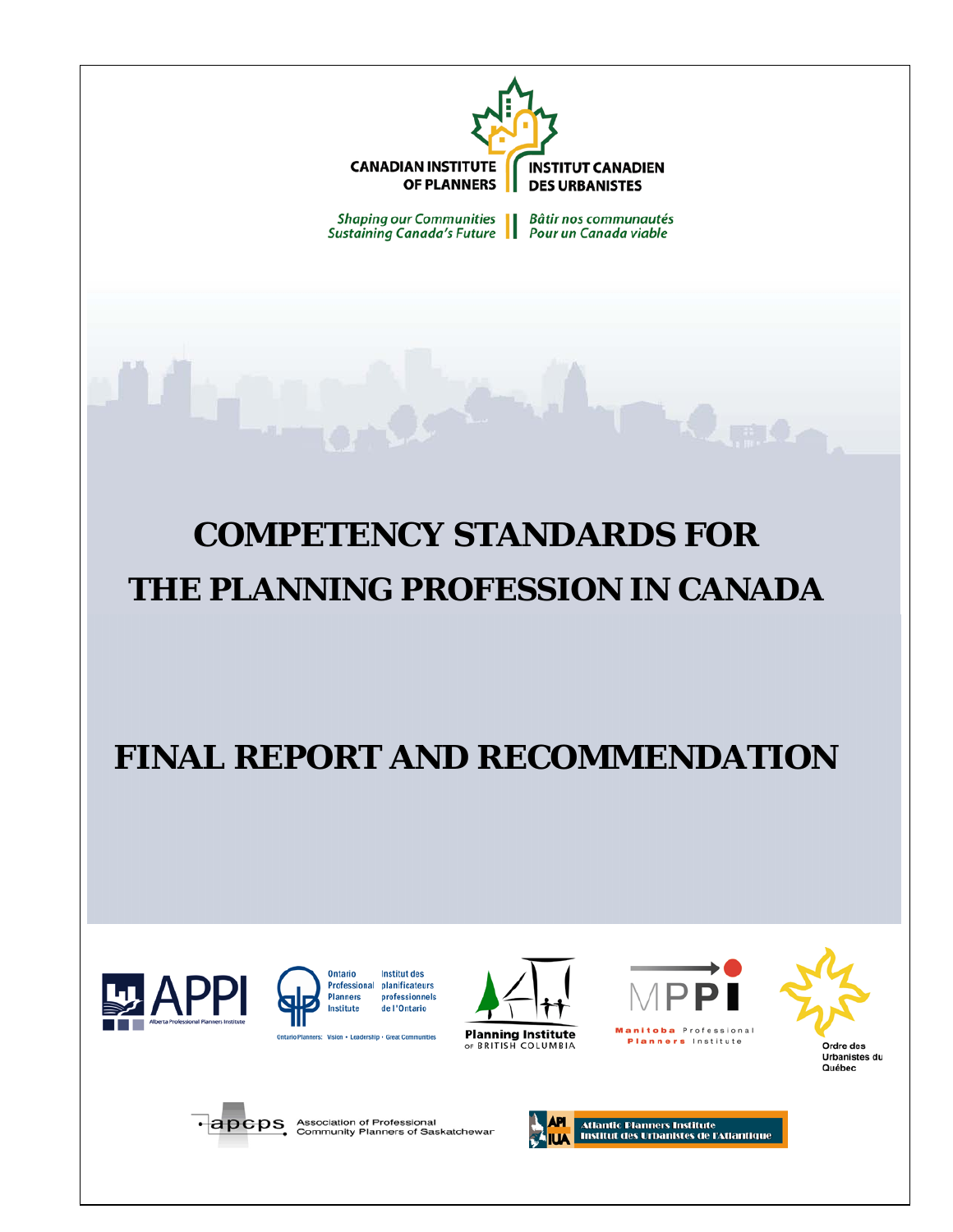**Note:** As a result of changes in CIP governance policy, the National/Affiliate Membership Committee has been renamed the National Membership Standards Committee (NMSC)

On July 8 and 9, 2010 the National Membership Standards Committee met to review the draft Task Force documents developed for the Planning for the Future Project and to consider feedback received from Members, CIP and Affiliate Councils, and other stakeholder groups. Based on this review, modifications were adopted to a number of proposals contained in the reports. The National Membership Standards Committee has formally endorsed these reports, as revised, as final recommendations for consideration by CIP and Affiliate Councils to guide the development of by-law revisions to be voted upon by the membership at large.

### **MODIFICATION OF THE COMPETENCY STANDARDS REPORT**

Having considered the feedback received on the Competency Standards Report, the National Membership Standards Committee has made no modification to this report.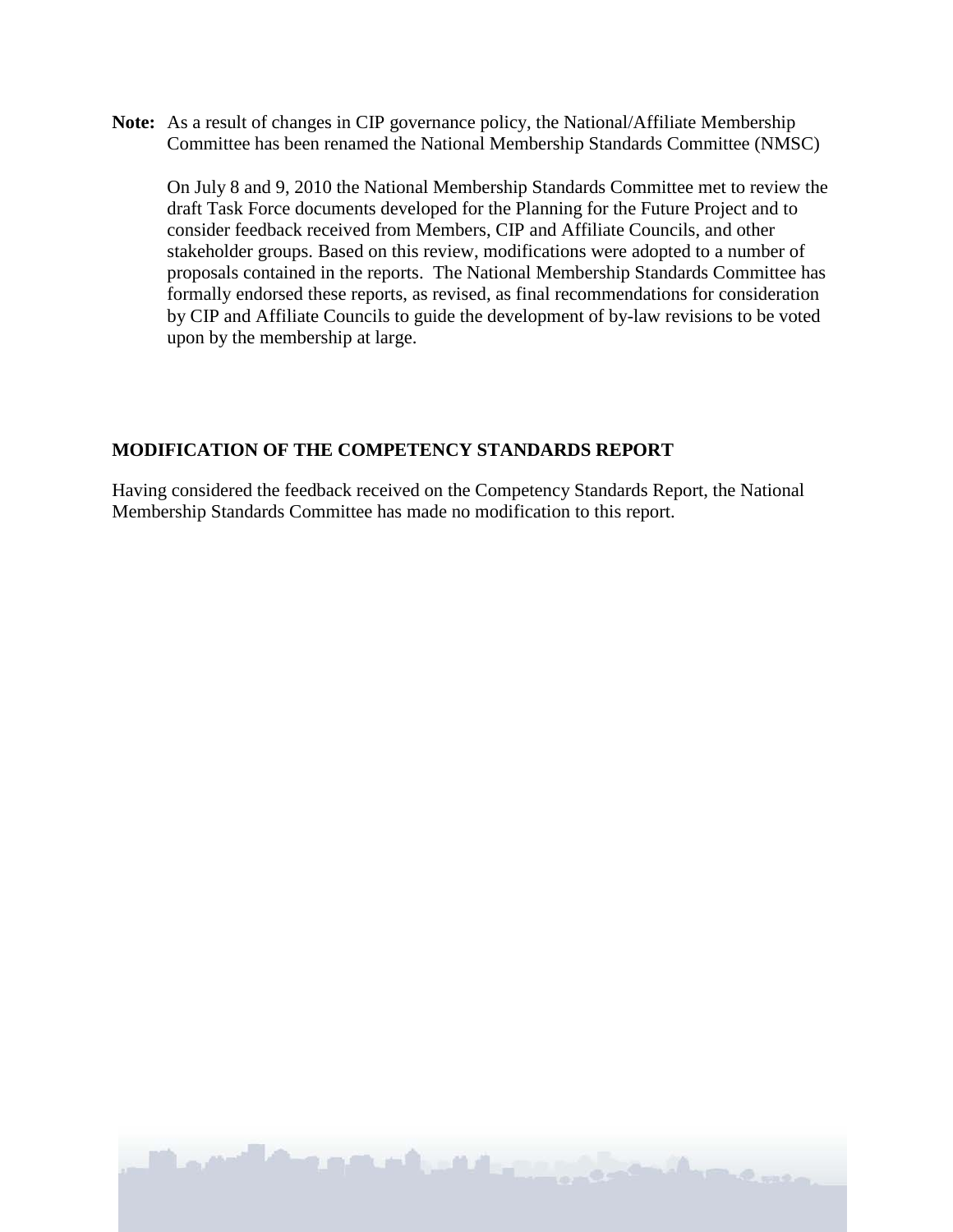|                                              | <b>PAGE</b> |
|----------------------------------------------|-------------|
| <b>1. INTRODUCTION AND BACKGROUND</b>        | 4           |
| 2. SUMMARY OF FUNCTIONAL COMPETENCIES        | 9           |
| <b>3. DETAILS OF FUNCTIONAL COMPETENCIES</b> | 10          |
| <b>4. SUMMARY OF ENABLING COMPETENCIES</b>   | 14          |
| <b>5. DETAILS OF ENABLING COMPETENCIES</b>   | 15          |
| <b>Appendix A – Task Force Members</b>       | 19          |
| <b>Appendix B – Stakeholder Input</b>        | 20          |

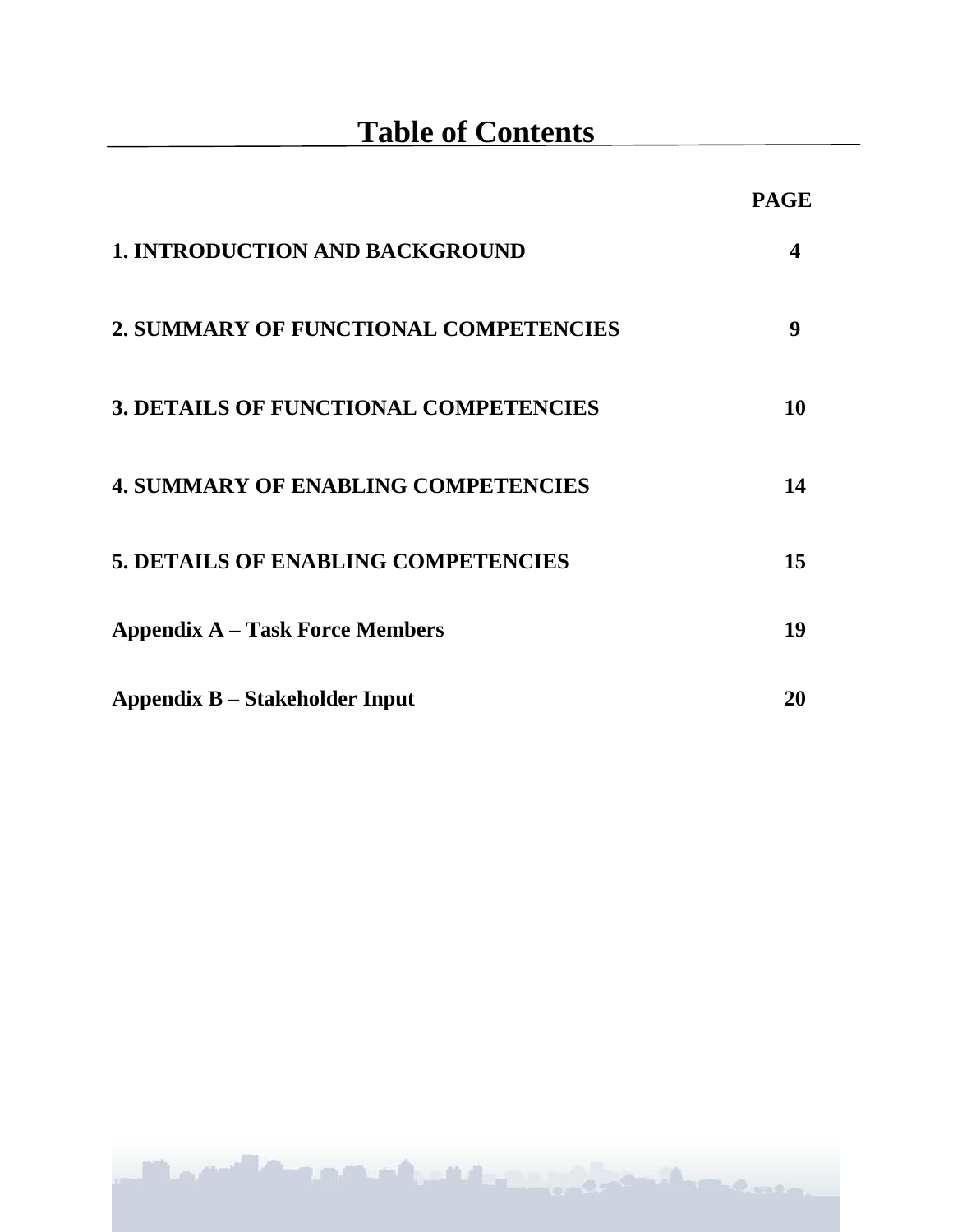# **1. INTRODUCTION AND BACKGROUND**

#### *Why review Membership Standards and Processes?*

The Canadian Institute of Planners and the Affiliate Institutes have initiated the Membership Continuous Improvement Project to review membership standards, practices and related policies. It has been more than twenty years since membership standards were last reviewed. This review is timely as some Affiliate organizations are experiencing significant budget and volunteer resource challenges in attempting to administer membership processes. Changes in the external environment, including new legislation and policy initiatives on the part of several Provincial governments, have also impacted on the realm of planning practice and the competencies that will be required of a professional planner. International and interprovincial trade agreements that require reductions of trade barriers to labour mobility and clear, transparent processes for credential transportability are now also a reality.

#### *The Project Mandate*

Management of the Membership Continuous Improvement Project has been delegated to the National/Affiliate Membership Committee. The project mandate is to:

- 1. Determine appropriate competencies for a professional planner and processes for keeping them relevant as the profession moves forward.
- 2. Identify ways and means of addressing external and internal challenges and responding appropriately.
- 3. Identify and recommend improvements to the membership process that will serve the profession and its future members.
- 4. Develop new policy and processes to allow CIP to continue to meet the expectations of its constituents and its mandate now and into the future.

In support of the Membership Continuous Improvement Project, the Competency Standards Task Force was formed by the National/Affiliate Membership Committee to address a range of recommendations to support improvements in membership and certification standards to guide both National and Affiliate Institutes. The task force is comprised of a representative from each of the Affiliates and a representative of the National/Affiliate Membership Committee. A listing of those serving on the task force is provided in Appendix A.

The task force has been charged as the group responsible for implementation of the following recommendation and to develop Draft National Competency Standards for consideration by the Affiliate/National Membership Committee.

#### *Establish National Competency Standards to support certification (professional program courses, prior learning assessment recognition and advanced standing, work experience criteria, continuous professional learning development, examination development, reciprocity arrangements) and accreditation standards.*

Based on an extensive review of existing CIP Membership Standards and Practices and the best practices from a range of planning and other professional bodies, the task force has prepared draft competency standards. These standards present the Functional and Enabling Competencies which capture the scope and realm of practice of planning for an entry-level Registered Professional Planner in Canada and would apply only to those candidates entering the profession after adoption of the changes proposed by the

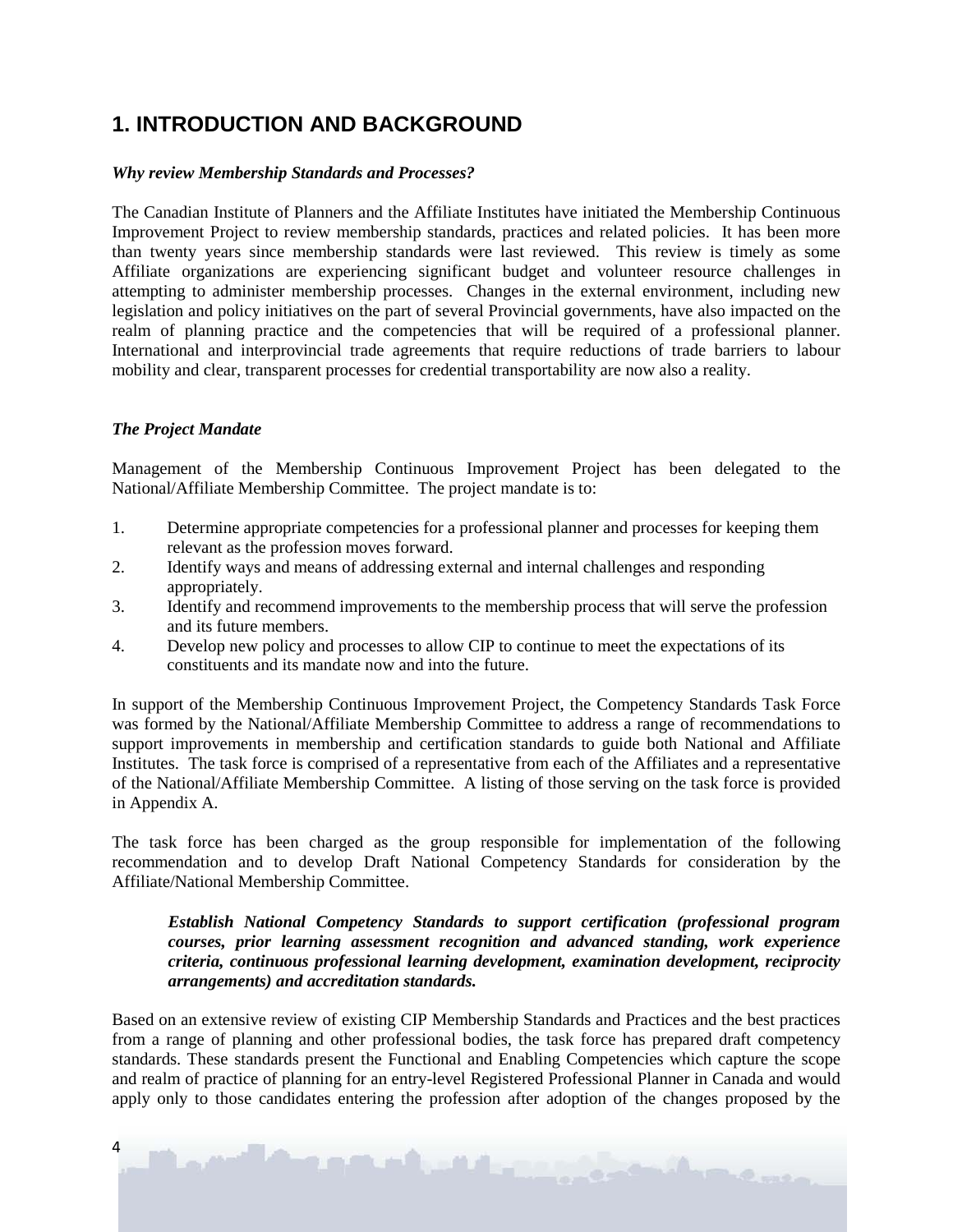Membership Continuous Improvement Project. These are presented in summary and detailed form in Sections 2 through 5 of this report.

The task force has received and considered comments from Affiliates and the Affiliate/National Membership Committee, and also input from members at large and employers of planning professionals gathered by means of a survey. The further development of the Draft National Competency Standards and related policies and processes presented in this report has benefited greatly from the input provided by these stakeholder groups. The comments received are attached as Appendix B.

Acknowledging that the purpose of professional certification is public protection and competency, the Membership Continuous Improvement Project has set appropriate entry-level competency standards respecting the practice of planning in the public interest. Core competencies have been identified against which an individual member may assess their own performance and the planning profession can assess the qualification of a candidate for the professional designation. These national standards, when adopted across the country, will serve as the basis for assessment and formal qualification of candidates for entry into the profession, and the transportability of credentials throughout Canada.

The core competencies will also guide members in assessing their own competence of practice by aiding in the identification of areas for strengthening through a program of Continuous Professional Learning (CPL). Universities will also use the competency standards when developing and reviewing planning curricula for the purpose of seeking an initial or a renewal of accreditation.

#### *Why do we need professional standards?*

The public and other users of the services of a Registered Professional Planner (RPP) have a right to expect that those operating within the realm of professional practice are competent in the area of service they offer. They also have the right to choose the range of service appropriate to their situation. The establishment of competency standards provides a means to make relevant information available to the users of the services of a planning professional regarding the capacities and expertise of the individual practitioner.

Professional standards represent the minimal level of performance that professions use to evaluate the practice of those certified as professionals. They are intended to guide the daily practice of all members. While the expectation is that members will strive to exceed the requirements set forth in the standards, they set the benchmark that establishes the levels below which conduct or performance is unacceptable.

Professional standards for planning are developed to:

- assure the public of professional, accountable and ethical practice
- serve as a guide to the knowledge, skills and attitudes required to practice planning
- define the realm of practice of planners
- provide a clear and transparent standard against which the conduct of practice and competencies of Registered Professional Planners can be evaluated by the profession, clients, employers and the public
- enable Registered Professional Planners to advance the caliber of their practice
- promote the role of the planning profession.

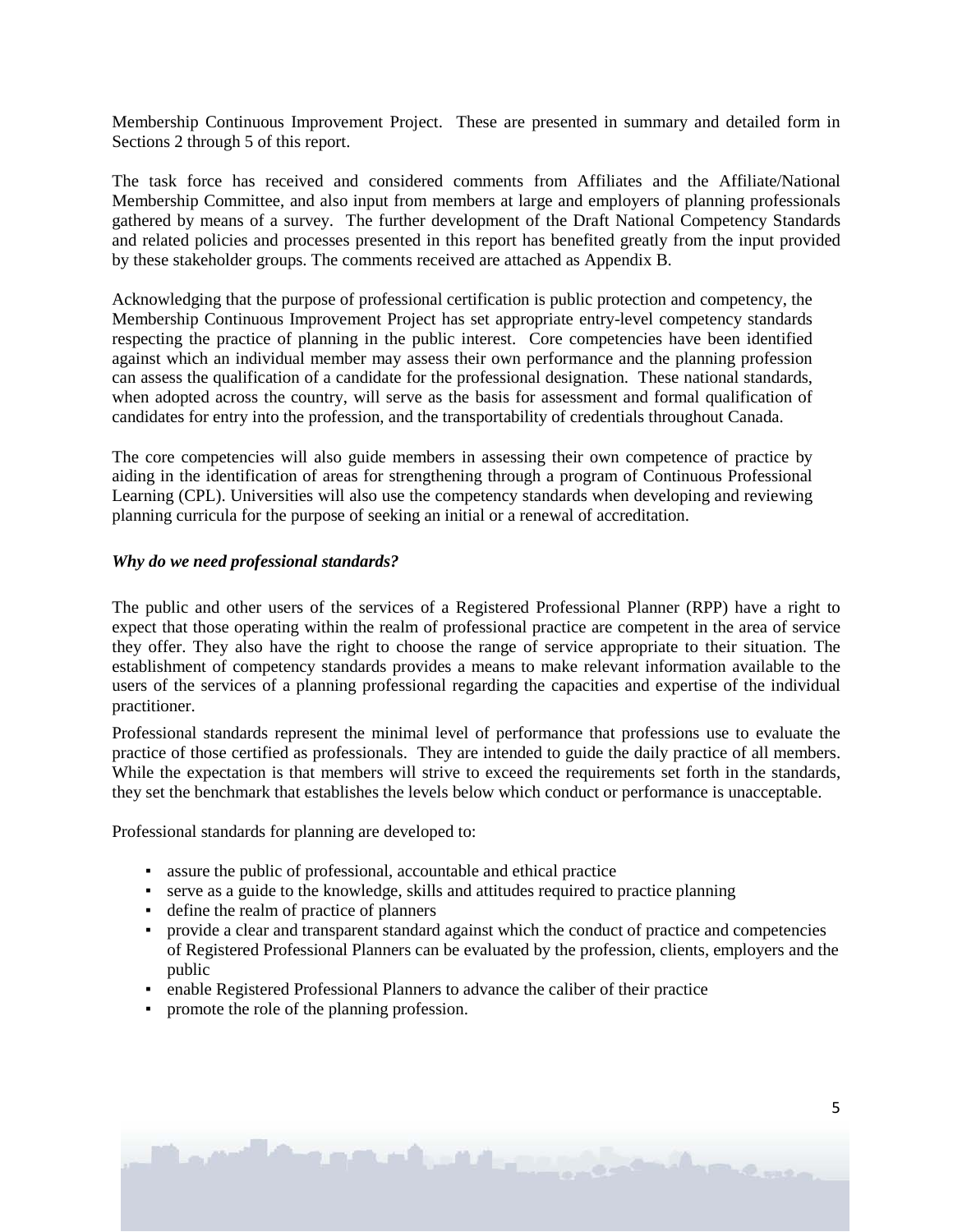What sets a Registered Professional Planner apart from an individual that practices planning without the professional designation is public accountability, adherence to professional standards and ethical practice.

#### *What is a competency standard?*

Competency standards attempt to capture the various dimensions that, when taken together, account for 'competent' performance. They describe the knowledge, skills and attitudes required for practice by individual planners. Competency standards may be used for a variety of purposes in addition to the assessment of the knowledge, expertise and capacities of the individual practitioner required for regulating entry and ongoing membership within the profession. They provide a valuable source of information to the "consumers" of professional planning services which ultimately will aid in increasing the profile and professional reputation of planners. They provide guidance to the design and delivery of appropriate educational curricula and continuous professional learning programs for the planning profession. They can aid in establishing the minimum education and experience standards for entry into the professional field of practice and the profession for those considering a career in planning. They can inform the process of evaluation of educational programming for accreditation purposes. Finally, they can provide a basis for the mutual recognition of competency across provincial borders and the development of international reciprocal arrangements, and the transportability of professional credentials.

The Task Force has identified two realms of competence to describe what a planner can do. These are Functional Competencies which identify the common knowledge and skill base of all planners and Enabling Competencies which identify the capacities required of a planner to practice effectively, professionally and ethically. Section 2 of this report identifies the Functional Competencies proposed by the Task Force Group and provides an outline of the constituent sub-domains within each. More detailed descriptions of each Functional Competency are given in Section 3. Section 4 identifies the Enabling Competencies proposed by the Task Force Group and provides an outline of the constituent sub-domains within each. More detailed descriptions of each Enabling Competency are given in Section 5.

#### *What is the current standard?*

At the present, the Canadian Institute of Planners utilizes a credential standard as the basis for entry to Provisional Membership. Requirements for examinations and period of relevant planning experience required vary according to the academic credential presented whether a planning degree, a degree related to planning, or a degree unrelated to planning. All individuals within each class are treated as the same.

Only for "recognized" planning degrees has there been any attempt to specify the knowledge and skills a planner should have. However, these standards have been applied only to the program assessed and not the individual graduating. No distinction is made among graduates receiving the degree credential from an accredited program. Figure 1 presents a comparison of the existing and proposed competency standards.

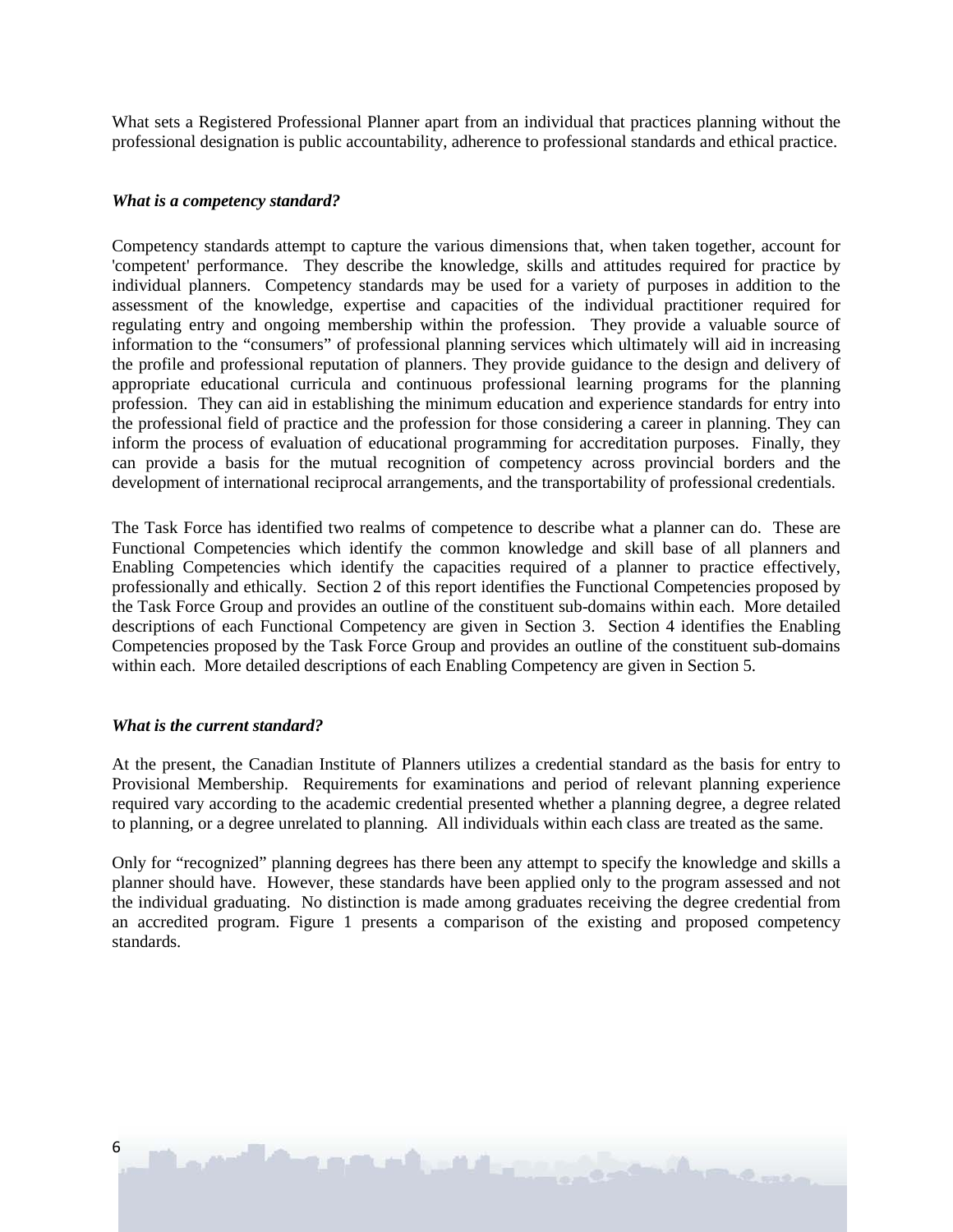# **CURRENT KNOWLEDGE AND SKILLS STANDARDS**

# Structure and History and Legislative, Legal, Methods of Policy Environmental and Roles and<br>Function of Principles of Political and Implementation and Ecological Aspects Responsibilities unction of Principles of Political and Implementation and Ecological Aspects Responsibilities<br>Human Community Administrative Planning of Planning of Planners Human | Community | Administrative | Planning | of Planning | of Planners Settlements | Planning | Aspects of Planning Processes and and Policy Practices | Implementation Problem Analytical Skills Written, Oral and Collaborative Problem Synthesis and Ethics<br>Identification, Craphic Solving Skills Application of Application of Research Skills, **Research Skills Communication Skills Account Account Account Account Account Account Account Communication Skills <b>Research Skills** Knowledge to Data Gathering **Practice Practice Practice Practice Practice Practice Practice**

### *Knowledge Components*

### *Skills Components*

(Source: CIP Membership Manual, Volume 3)

# **PROPOSED FUNCTIONAL AND ENABLING COMPETENCY STANDARDS**

### *Functional Competencies*

| Human Settlement         | History and<br>Principles of<br>community<br>Planning | Government, Law<br>and Policy | Plan and Policy<br>Considerations | Plan and Policy<br>Making | Plan and Policy<br>Implementation |          | Developments<br>in Planning<br>and Policy |
|--------------------------|-------------------------------------------------------|-------------------------------|-----------------------------------|---------------------------|-----------------------------------|----------|-------------------------------------------|
| <b>Critical Thinking</b> |                                                       | Interpersonal                 | Communication                     | Leadership                |                                   | Behavior | <b>Professional and Ethical</b>           |

### *Enabling Competencies*

**Figure 1: Comparison of Existing Standards and Proposed Competencies** 

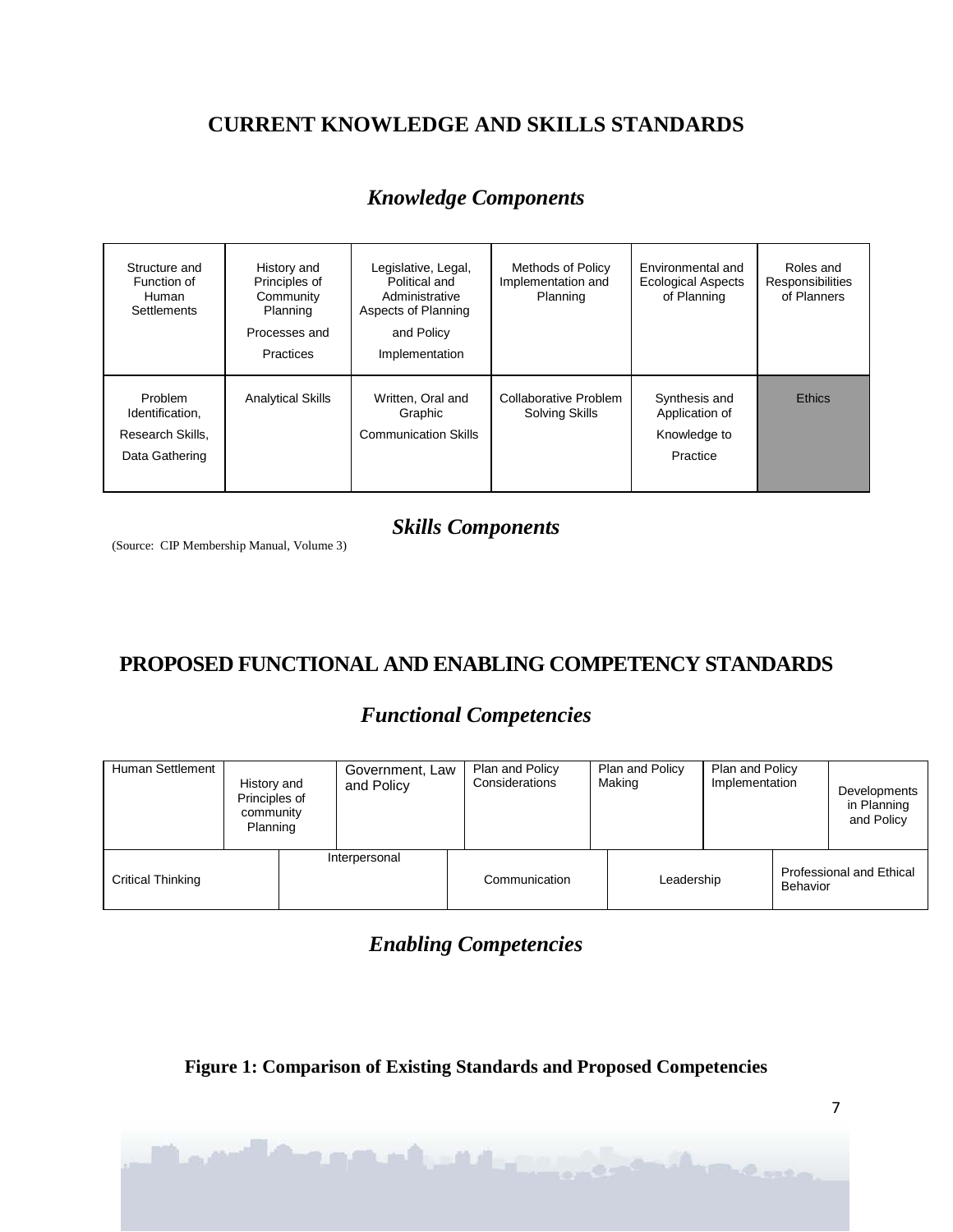#### *A framework for the ongoing review of standards*

Having rigorous and relevant competencies will assist with a renewal of the planning profession in Canada and improve the competitive positioning and brand for planners with their distinctive competencies.

The competency framework being proposed in this report has the potential to further develop the competencies in years to come. The framework proposed provides for an ongoing review of competency standards. The reviews, which would take place at least once every five years, will allow an assessment of market demands and expectations of planners.

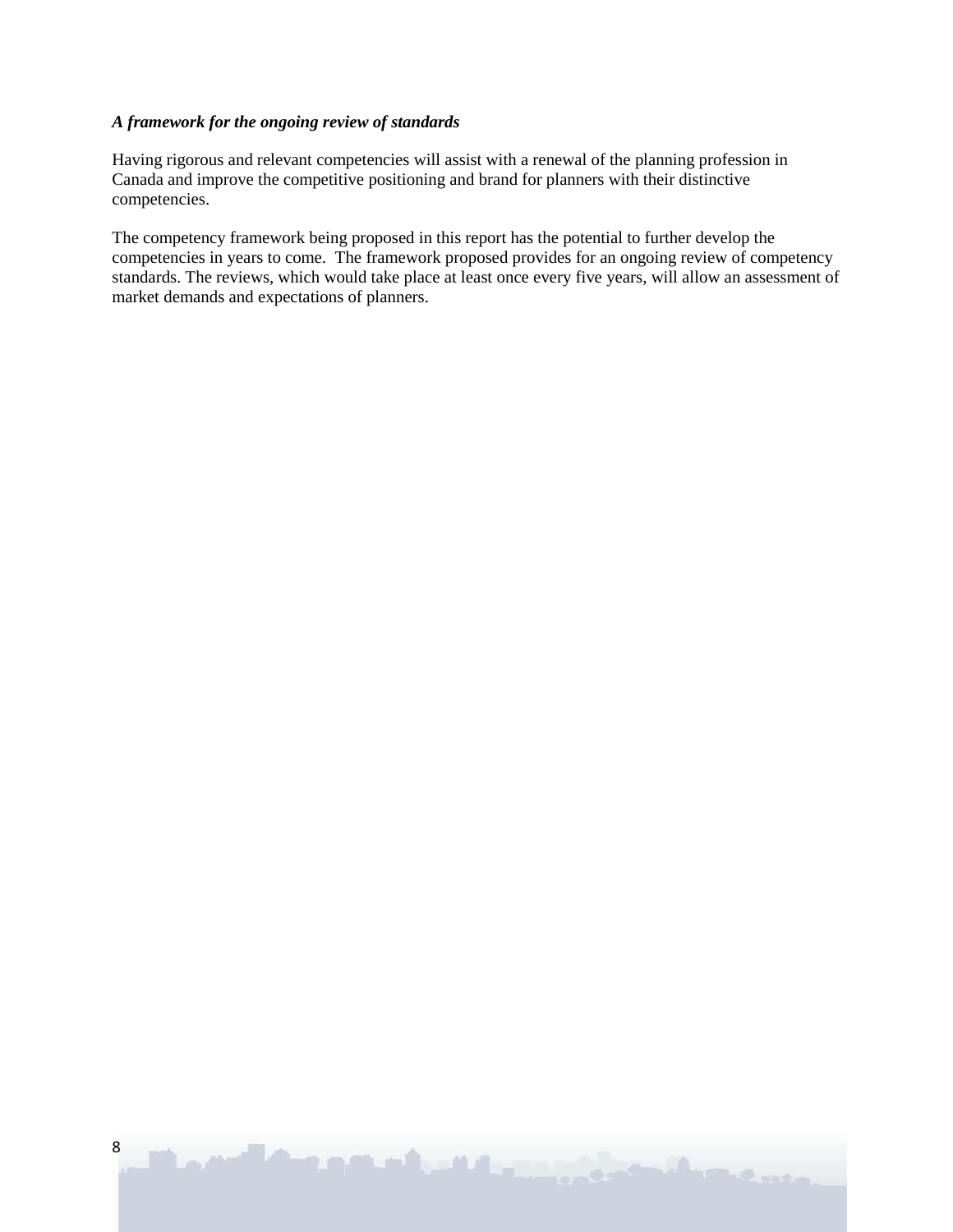# **2. Summary of Functional Competencies**

| <b>Human</b><br><b>Settlement</b>                                                     | <b>History &amp;</b><br><b>Principles</b><br>οf<br><b>Community</b><br><b>Planning</b> | Government,<br>Law and<br><b>Policy</b> | <b>Plan and</b><br><b>Policy</b><br><b>Considerations</b>        | <b>Plan and</b><br><b>Policy</b><br><b>Making</b>        | <b>Plan and Policy</b><br><b>Implementation</b>  | <b>Developments</b><br>in Planning<br>and Policy |
|---------------------------------------------------------------------------------------|----------------------------------------------------------------------------------------|-----------------------------------------|------------------------------------------------------------------|----------------------------------------------------------|--------------------------------------------------|--------------------------------------------------|
| Human<br>Settlement<br>And<br>Community,<br>Regional<br>and<br>Provincial<br>Settings | History of<br>Planning in<br>Canada and<br>Other<br>Countries                          | Government<br>and<br>Legislation        | Environmental<br>and Sustainable<br>Development<br><b>Issues</b> | Planning<br>Approaches<br>and Focus                      | <b>Decision Making</b><br>and Risk<br>Management | Emerging<br>Trends and<br><b>Issues</b>          |
| Influences<br><b>on</b><br>Communities                                                | Planning<br>Theories,<br>Principles<br>and<br>Practices                                | Policies and<br>Application             | Diversity and<br>Inclusiveness                                   | Developing<br>Visions and<br>Outcomes                    | Implementation<br>Plan                           |                                                  |
|                                                                                       |                                                                                        |                                         | Functional<br>Integration of<br>Knowledge                        | Strategic<br>Information<br>Gathering<br>and<br>Analysis | Project<br>Management                            |                                                  |
|                                                                                       |                                                                                        |                                         | Finance and<br>Economics                                         | Obtaining<br>Input and<br>Approvals                      | Finance and<br>Administration                    |                                                  |
|                                                                                       |                                                                                        |                                         |                                                                  |                                                          | Evaluation                                       |                                                  |

# **Figure 2: Proposed Functional Competencies**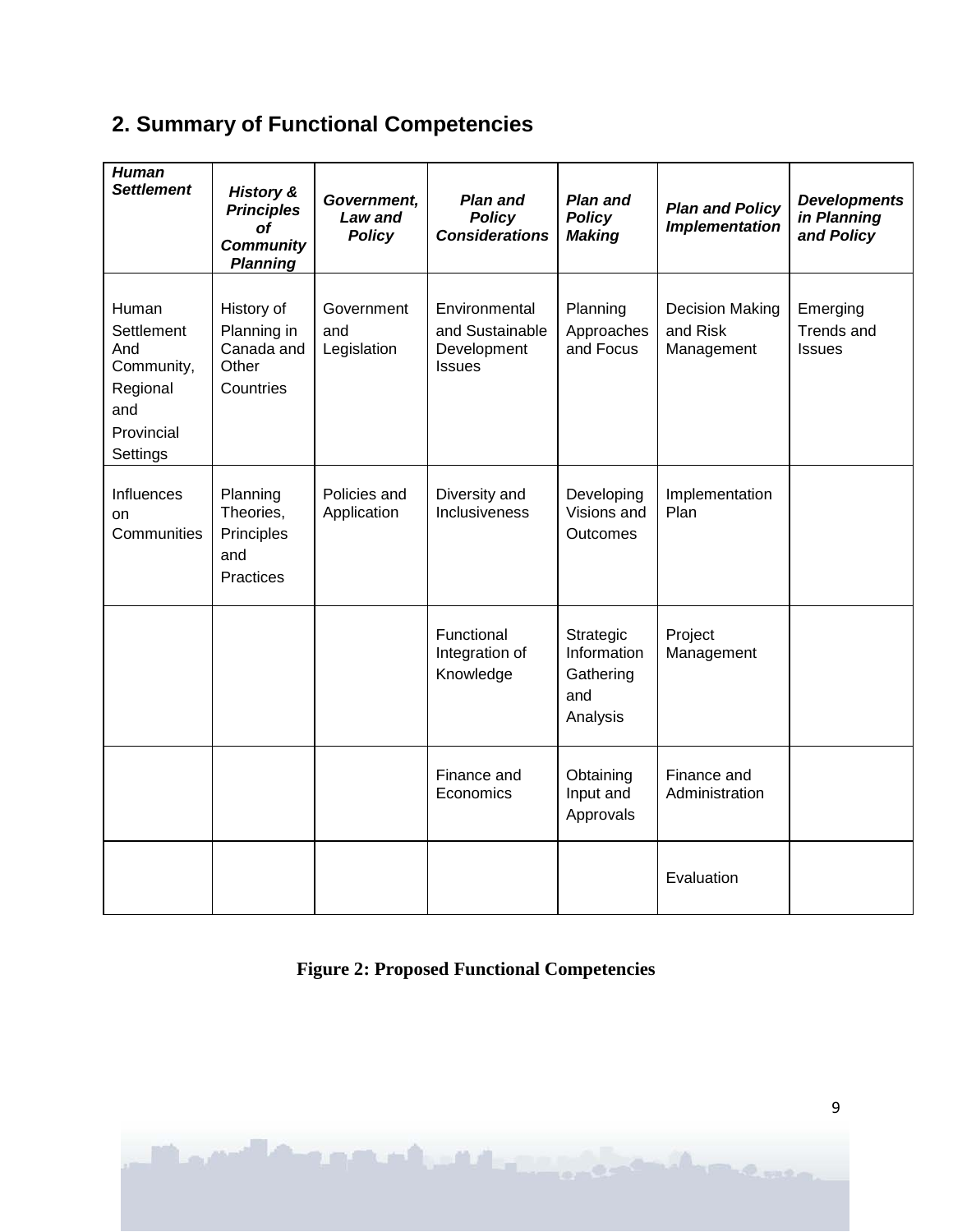# **3. Details of Functional Competencies**

### **HUMAN SETTLEMENT**

Human Settlement and Community, Regional and Provincial Settings

- Understand knowledge of human settlement, its evolution and history, influence of natural setting and site context, geography, economy, environment and sustainability issues, changing forms and political and social structure.
- Able to identify lessons learned from past experiences.
- Able to link lessons learned in human settlement to current and future planning challenges and opportunities.

Influences on Communities

- Understand local government and relation to provincial government, finance and land use, and the broad principles that guide the physical design of communities and the design and operation of infrastructure and services.
- Understand the role that transportation infrastructure plays in determining community structure.
- Understand the roles of economic development and social service provisions, including housing.
- Understand the elements of sustainable community building and ability to assess progress of initiatives.
- Able to relate the influences to planning activities.

#### **HISTORY AND PRINCIPLES OF COMMUNITY PLANNING**

History of Planning in Canada and Other Countries

- Understand the history of small and large scale community planning.
- Understand the historical evolution of community planning as a function of government, as a professional activity, and as a reform movement.
- Understand how to use lessons learned to support future decision making.

Planning Theories, Principles and Practices

- Understand theories, ideals and principles which have guided small and large scale community planning and its physical expression
- Understand approaches to and methods of policy analysis and the role and methods of public consultation and involvement in decision making
- Understanding of the concepts of community based development.
- Understand the strengths, limitations, and uncertainties associated with the political, social, environmental, cultural and economic nature of public interest and the roles of professional judgment, expertise and advice within these frameworks.

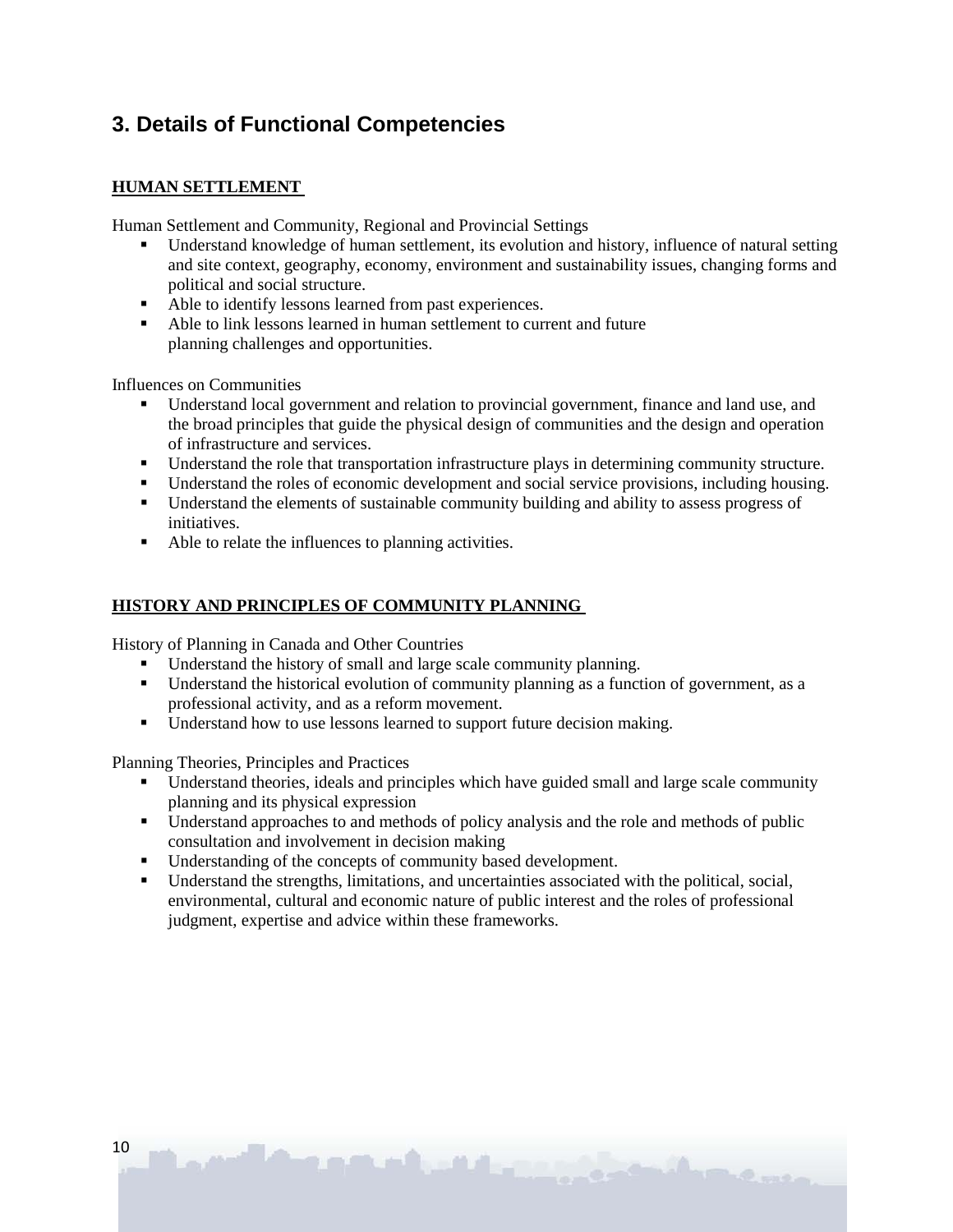### **GOVERNMENTS, LAW AND POLICY**

Governments and Legislation

- Understand the political, legal and institutional contexts of the realm of planning practice.
- Understand how legislation and laws influence and requires planning.
- Understand the agency and employment relationship of planning to legislation.

Policies and Application

- Understand and able to evaluate critically policy formulation, evaluation, and tools and strategies for implementation
- Understands policy application in specific planning contexts (resource management, health, environment, development etc) and how the legal/legislative context affects planning
- Understand how planners support legislation, develop recommendations and advise on policies.
- Understand methods for implementing public policy and planning within the framework of Canadian law and the process of government (Includes planning law, community development processes and plans, zoning and other implementation techniques, urban design, governments systems, political and organizational behavior, public finance principles, evaluation methods, impact assessment, and litigation).

### **PLAN AND POLICY CONSIDERATIONS**

Environmental and Sustainable Development Issues

- Understand environmental management, biophysical environments and systems, ecological limits and processes, and science and sustainability.
- Understand the relationship between ecological, social and economic factors in planning, including the concept of sustainable development.
- Able to assess issues and the effects on development actions and able to debate and link the relationships by using planning as a positive influence.

Diversity and Inclusiveness

- Understand demographics of society and diversity and inclusiveness considerations including, but not limited to Aboriginal people.
- Understand practices to effectively comply with legal aspects and benefit from approaches to building on diversity and difference.
- Able to develop plans that build on diversity and inclusiveness considerations.

Functional Integration of Knowledge

- Understand basic elements and interactions between the following functional areas and other areas that have a relationship to planning: transportation; facilities; economics; social; urban design; legal; resources; environment; recreation; housing; infrastructure; land use; development control; etc.
- Understand how to use networks and other domains of knowledge to support decision making
- Able to integrate knowledge and demonstrate technical capacities to apply it to planning situations.
- Able to understand how technology can support planning analysis and activities, policy development and decision making.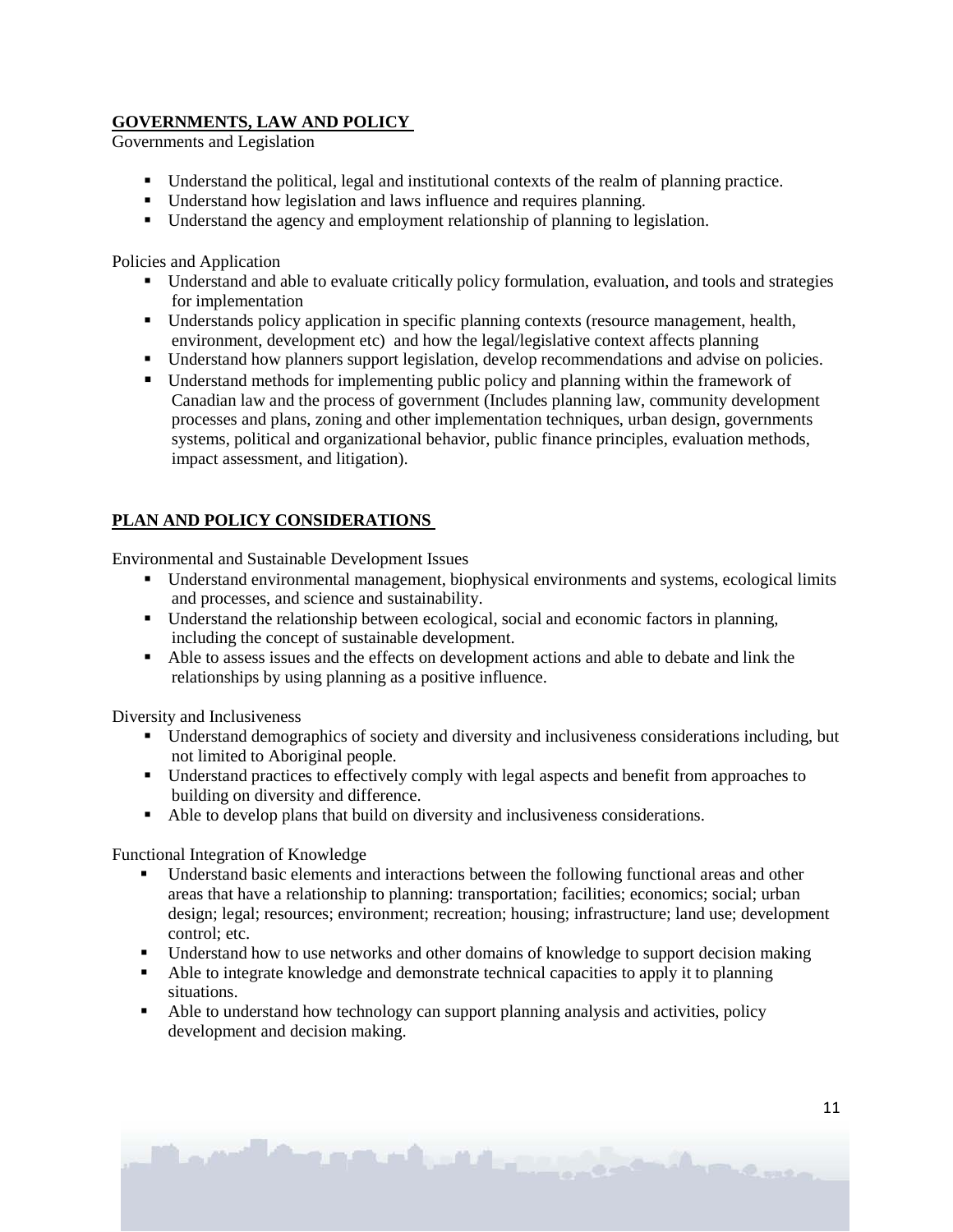Finance and Economics

- Understand the economics of development (private and public perspectives).
- Understand local government finance and its relationship to development.
- Able to assess financial and economic considerations, and use this information to support the development of planning proposals and reports.

### **PLAN AND POLICY MAKING**

Planning Approaches and Focus

- Understand the various approaches and instruments used in small and large scale plan making and policy development.
- Able to determine the challenge or opportunity to be addressed.
- Able to select an approach to and clarify the focus of the plan.

Developing Visions and Outcomes

- Understand approaches to the development of visions and outcomes.
- Able to use analysis and processes to assess possible options.
- Able to develop visions and outcomes.
- Able to articulate, present, and defend visions, plans and policies.

Strategic Information Gathering and Analysis

- Understand what information should be gathered.
- Able to gather information to enable a critical analysis of the situation.
- Able to analyze information gathered to support development of a proposal or plan.
- Understand how technology can gather input and analyze information.
- Able to apply technology to support analysis

Obtaining Input and Approvals

- Understand practices to effectively engage and gather input from key stakeholders.
- Able to prepare reports and presentations to support input gathering.
- Able to present analysis and reports, support discussions and make recommendations leading to approval.

#### **PLAN AND POLICY IMPLEMENTATION**

Decision Making and Risk Management

- Understand various modes of decision making and how the technical, financial, social, environmental and political factors are integrated into sound decision making.
- Understand risk management and its integration into sound decision making.
- Understand land use regulations, legal, environmental, infrastructure, finance and economics, development control, and other considerations that are part of implementation.

C. Barrio

• Able to integrate information to minimize risk.

Implementation Plan

12

Understand practices to develop an effective implementation plan.

and the seal of the seal of

- Able to engage other key stakeholders in the development and review of the plan.
- Able to develop and support implementation of a plan.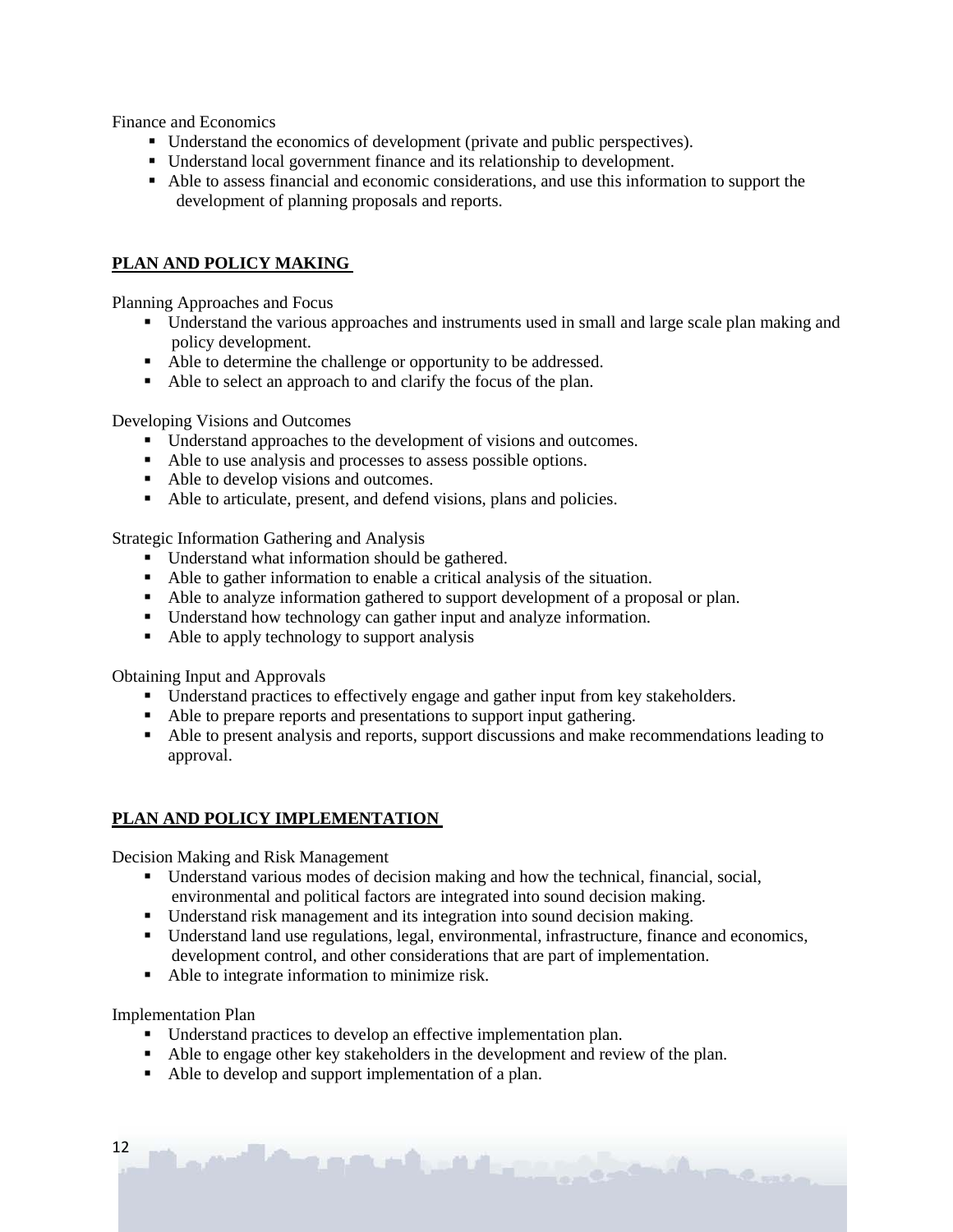Project Management

- Understand basic practices of project management.
- Able to apply project management techniques and tools to support projects.
- Able to complete projects based on desired outcomes and targets.

Finance and Administration

- Understand finance and administration practices to effectively manage project or plan implementation.
- Able to monitor and assess financial and administrative activities.
- Able to report on financial and administrative activities.

Evaluation

- Understand practices to evaluate and monitor plan implementation.<br>■ Able to frame recommendations for implementation which can be n
- Able to frame recommendations for implementation which can be monitored and evaluated.
- Able to assess and determine when correction is required.
- Able to direct or use evaluation processes and develop reports.

#### **DEVELOPMENTS IN PLANNING**

Emerging Trends and Issues

- Understand practices to monitor emerging trends and issues that relate to planning.
- Able to source and critically assess external and internal environment information to support analysis of the topics.
- Able to critically assess applicability to plans, physical designs, projects and activities, and report on potential innovations and improvements.
- Support information exchange within the profession on trends and best practices.

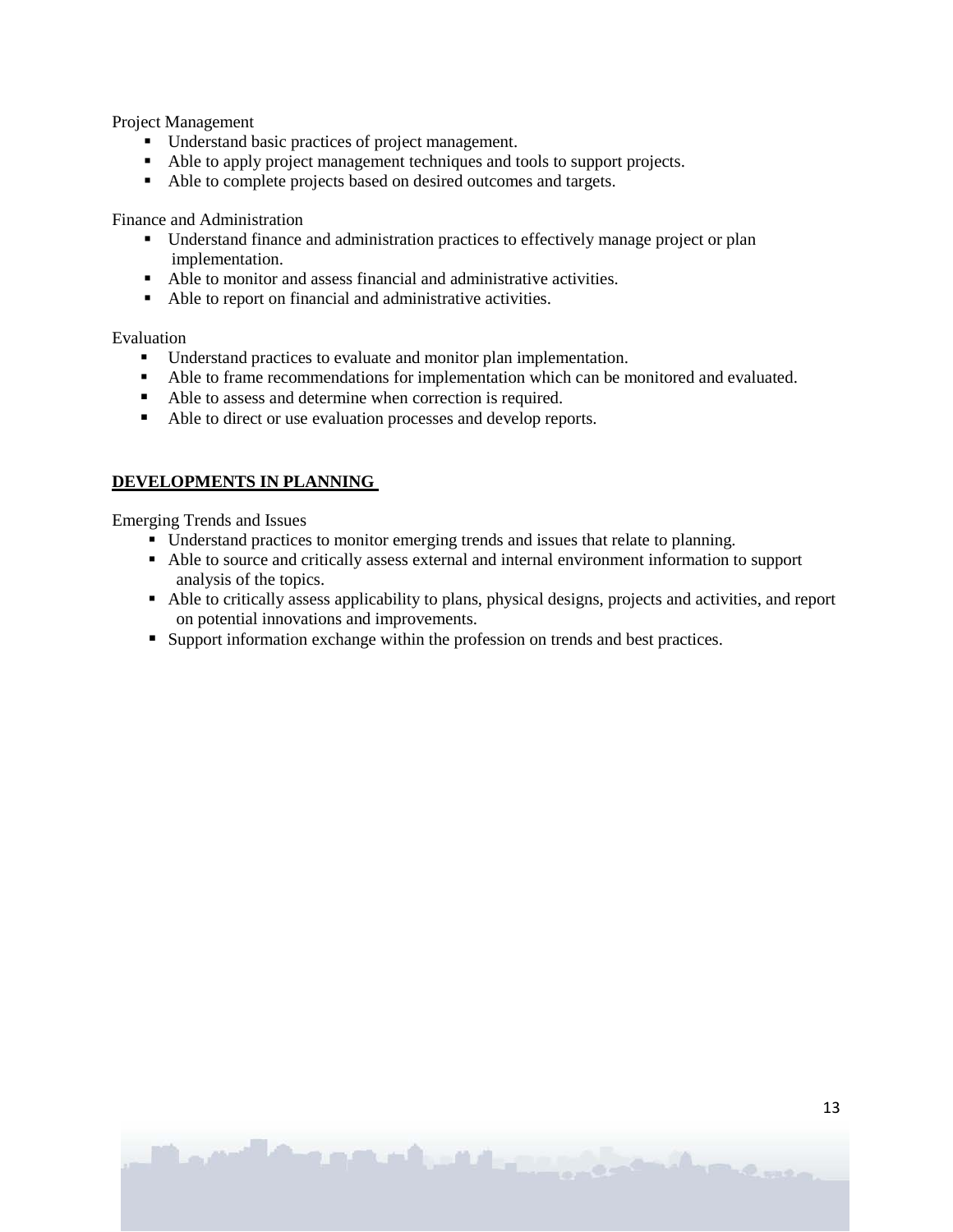# **4**. **Summary of the Enabling Competencies**

| <b>Critical</b><br><b>Thinking</b>        | <b>Interpersonal</b>                              | <b>Communication</b>                        | Leadership                                  | <b>Professionalism</b><br>and Ethical<br><b>Behavior</b> |
|-------------------------------------------|---------------------------------------------------|---------------------------------------------|---------------------------------------------|----------------------------------------------------------|
| Issue Identification                      | Integrity and Trust                               | Listening                                   | Vision                                      | Professionalism                                          |
| Problem Solving<br>and Decision<br>Making | Diversity and<br>Inclusiveness                    | Written, Oral and<br>Visual<br>Presentation | Responsiveness<br>and Influence             | <b>Ethical Standards</b>                                 |
| Research and<br>Analytical                | Facilitation                                      | Information and<br>Knowledge                | <b>Team Building</b>                        | Continuous<br>Learning                                   |
| Innovation and<br>Creativity              | Negotiation                                       | Use of Information<br>Technology            | Climate of<br>Excellence                    |                                                          |
| Political<br>Awareness                    | Collaboration and<br>Consensus<br><b>Building</b> | Internal and<br><b>External Relations</b>   | Managing<br>Resources and<br><b>Results</b> |                                                          |
| Change<br>Management                      | Conflict<br>Management                            |                                             |                                             |                                                          |

**Figure 3 – Proposed Enabling Competencies**

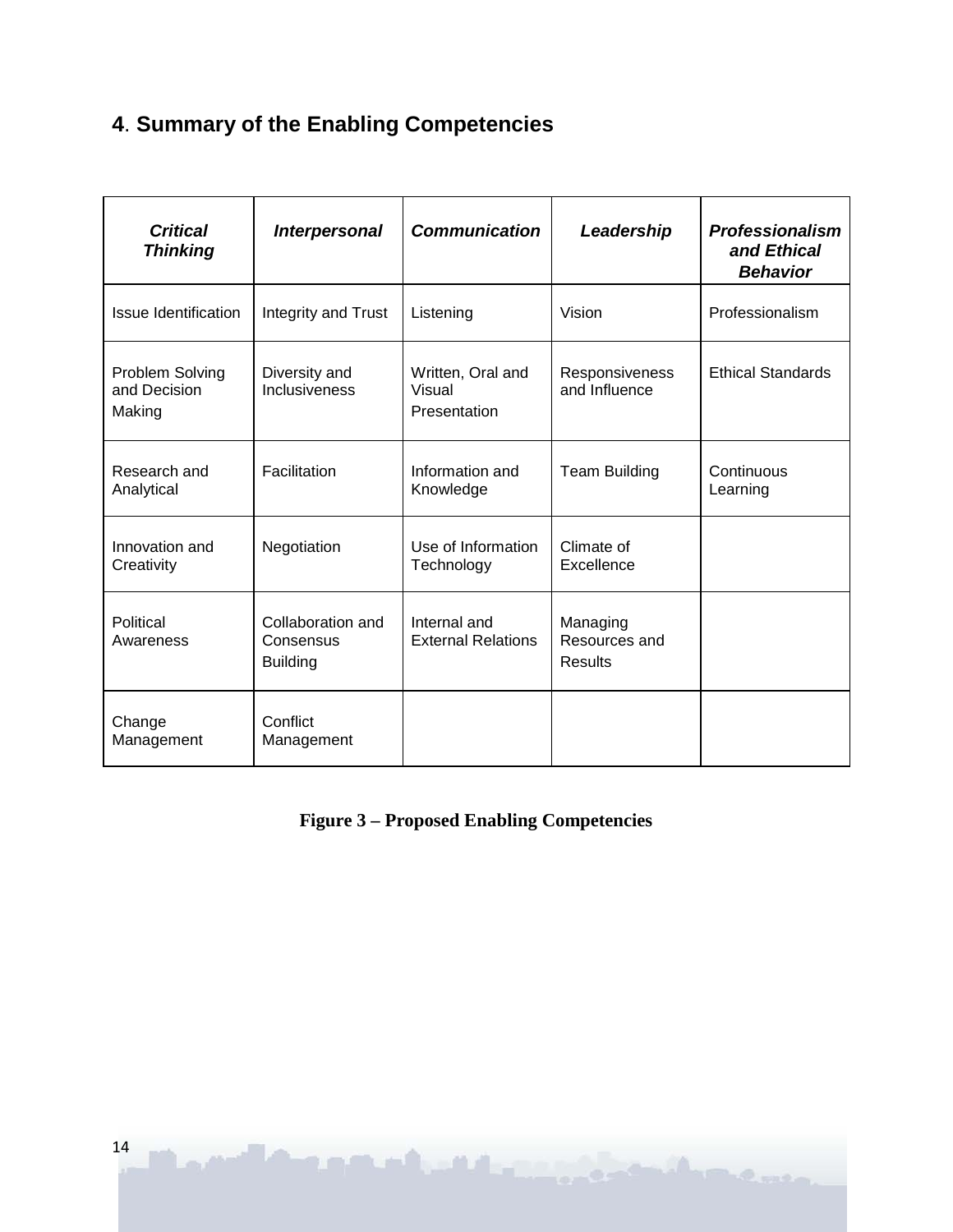# **5. Details of the Enabling Functional Competencies**

### **CRITICAL THINKING**

Issues Identification

- Understand effective issues identification practices to determine and manage issues.
- Able to identify and track emerging issues in light of project goals, resources and stakeholder interests.
- Able to facilitate processes to identify issues and seek input, categorize, analyze and report on issues.

Problem Solving and Decision Making

- Understand effective problem-solving and decision making practices and underlying values and potential ethical issues.
- Able to define problems and identify viable options and possible solutions.
- Able to relate activities in one area to others and assess potential for the integration of ideas.
- Able to pull together diverse ideas, issues and observations into a simple, clear and useful analysis and/or presentation.
- Able to support complex decision making.

Research and Analytical

- Understand methods and practices to find relevant information and conduct an analysis.
- Able to compare and integrate data from various sources and identify cause/effect relationships.
- Able to analyze results effectively.
- Able to evaluate results.

Innovation and Creativity

- Understand and encourage practices to support innovation and creativity in work environments.
- Use innovation and creative practices and tools to facilitate decision making.

Political Awareness

- Understand political motives, issues and actions.
- Actively follow political trends, issues and activities.
- **•** Demonstrate awareness of how political trends, issues and activities influence decision making.

Change Management

- Understand stages within the change process and practices to implement change.
- Able to monitor issues and anticipate potential changes.
- Use change management processes to implement decisions.

### **INTERPERSONAL**

Integrity and Trust

- Understand the importance of maintaining high standards of integrity and trust.
- Able to provide a balanced picture, respect others and build trust.
- Able to set a positive example.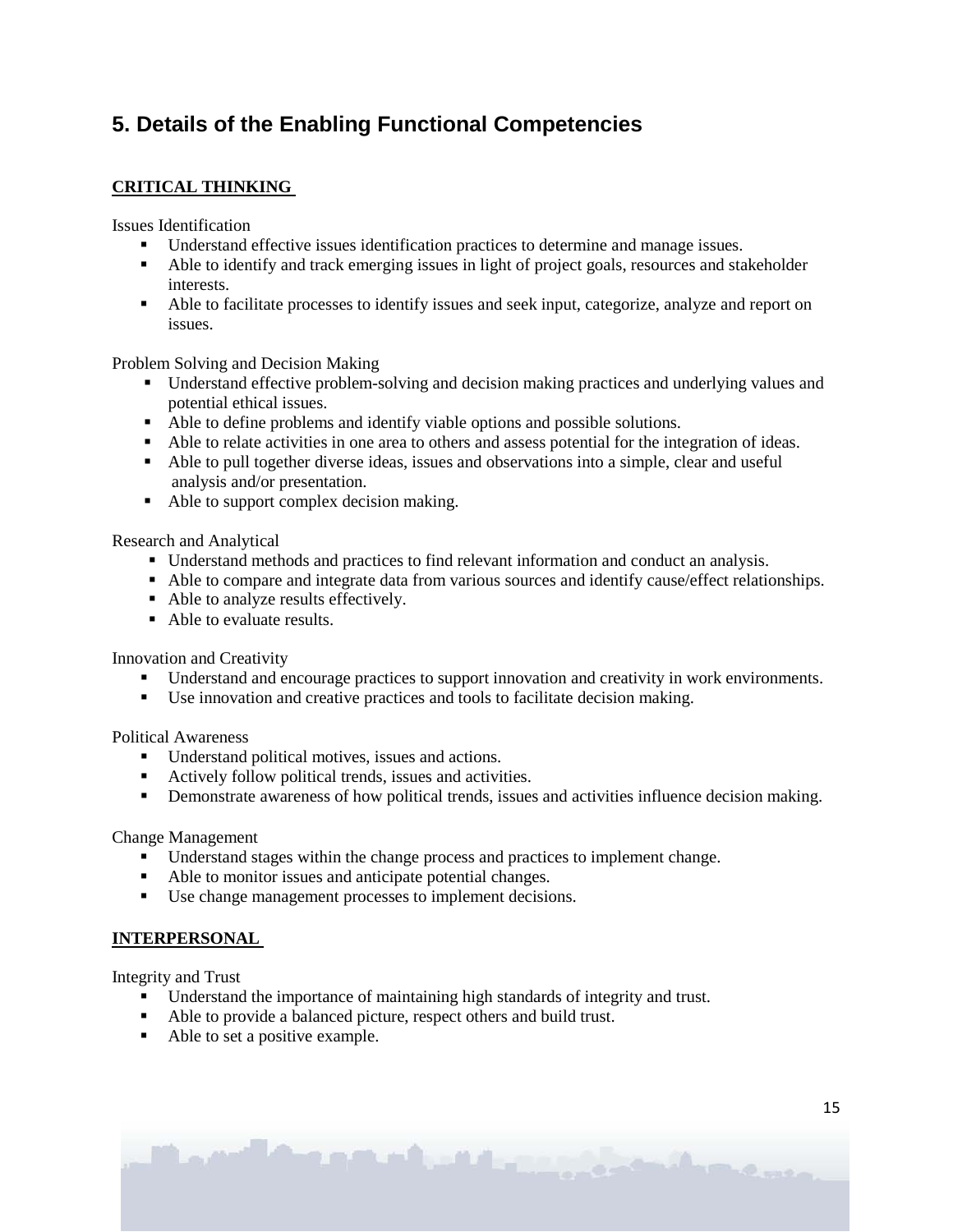Diversity and Inclusiveness

- Understand the elements of diversity and difference.
- Appreciate the value of diversity.
- Able to apply policy and practices to accommodate diversity and inclusiveness.
- Able to articulate recommendations for consideration and action.

Facilitation

- Understand the value of facilitation to plan making and implementation.
- Understand practices to facilitate situations.
- Able to facilitate situations to support decision making and engender commitment.

Negotiation

- **IDED** Understand practices to support negotiations.
- Able to support position and presents issues in a factual and persuasive manner.
- Able to build on common ground and seek compromise when appropriate.

Collaboration and Consensus Building

- Understand practices to support collaboration and consensus building.
- Able to assess and analyze an approach to support improvements.
- Able to facilitate collaboration and consensus building situations.

Conflict Management

- Understand practices to manage conflict.
- Able to assess the nature of a conflict and suggest an approach to address the conflict.
- Able to address conflicts in a non-judgmental fashion, clarify differences, and build on common interests.
- Able to propose recommendations for consideration and action.

### **COMMUNICATIONS**

Listening

- Demonstrate capacity to listen effectively and understand messages.
- Able to confirm messages have been received and are understood.

Written and Oral Presentation

- Understand practices and tools to support simple and effective written, oral and visual/graphic presentations.
- Able to express ideas in a clear, organized and effective manner, both verbally and non-verbally, to achieve understanding.

C. Roman

Able to communicate complex matters and be persuasive.

Information and Knowledge

- Understand types of information and knowledge required to support decision making.
- Able to translate and integrate various sources of information.
- Able to support timely, relevant and accurate communications.

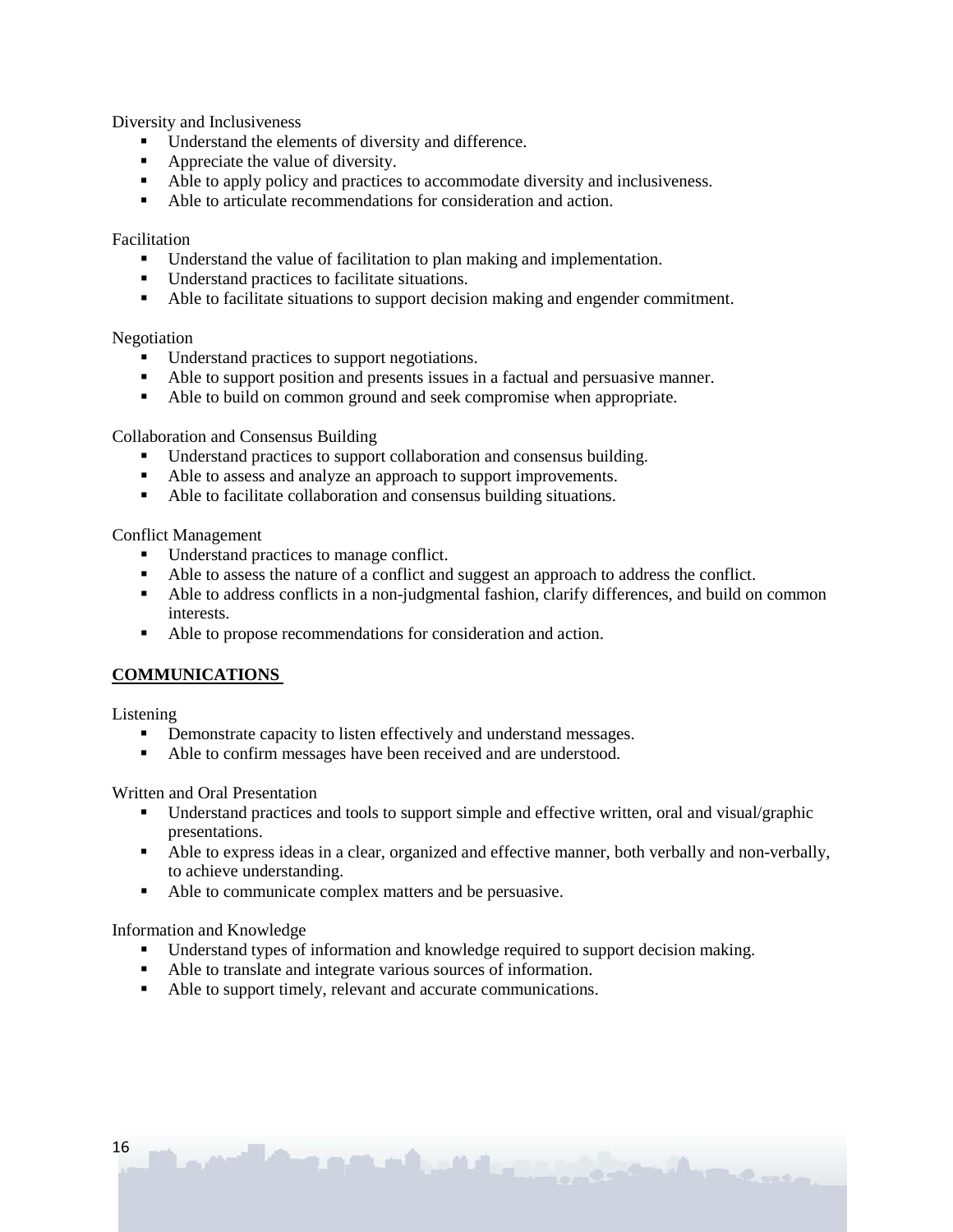Use of Information Technology

- Understand issues, trends and how to integrate multi-media material into written, oral and visual presentations.
- Use current technology to complete work and make informed decisions.
- Evaluates the use of technology and, through benchmarking (review of best practices), identify opportunities for improvement and support of technical staff.

Internal and External Relations

- Understand the importance and practices of successful media and other external relations activities required to communicate messages effectively.
- Understand various types of internal communications and processes used to gather and disseminate information.
- **Engage in activities to improve internal and external relations activities.**

### **LEADERSHIP**

Vision

- **Understand the importance of values and vision, and methods and processes for vision** development and promotion.
- Apply a critical, integrative thinking approach to issues.
- Able to support the development of values and vision, monitor progress and identify when to make corrections.

Responsiveness and Influence

- Anticipates future needs and developments.
- Understand how to effectively engage stakeholders in complex issues.
- Understand how to connect needs and solutions and influence decisions.
- Able to propose influential recommendations to key stakeholders.

Team Building

- Understand team building techniques and dynamics.
- Act as a leader or member of a multi-function team.
- Build and motivate teams.

Climate of Excellence

- Understand frameworks to support quality and performance measurement.
- Understand the meaning of accountability and practices to support accountability.
- Able to apply practices and tools to manage for results and achieve positive outcomes.

Managing Resources and Results

- Understand policies and processes to effectively manage resources and results expected.
- Able to manage human and financial resources and achieve targeted results.
- Able to assess the use of resources and identify areas for improvement.

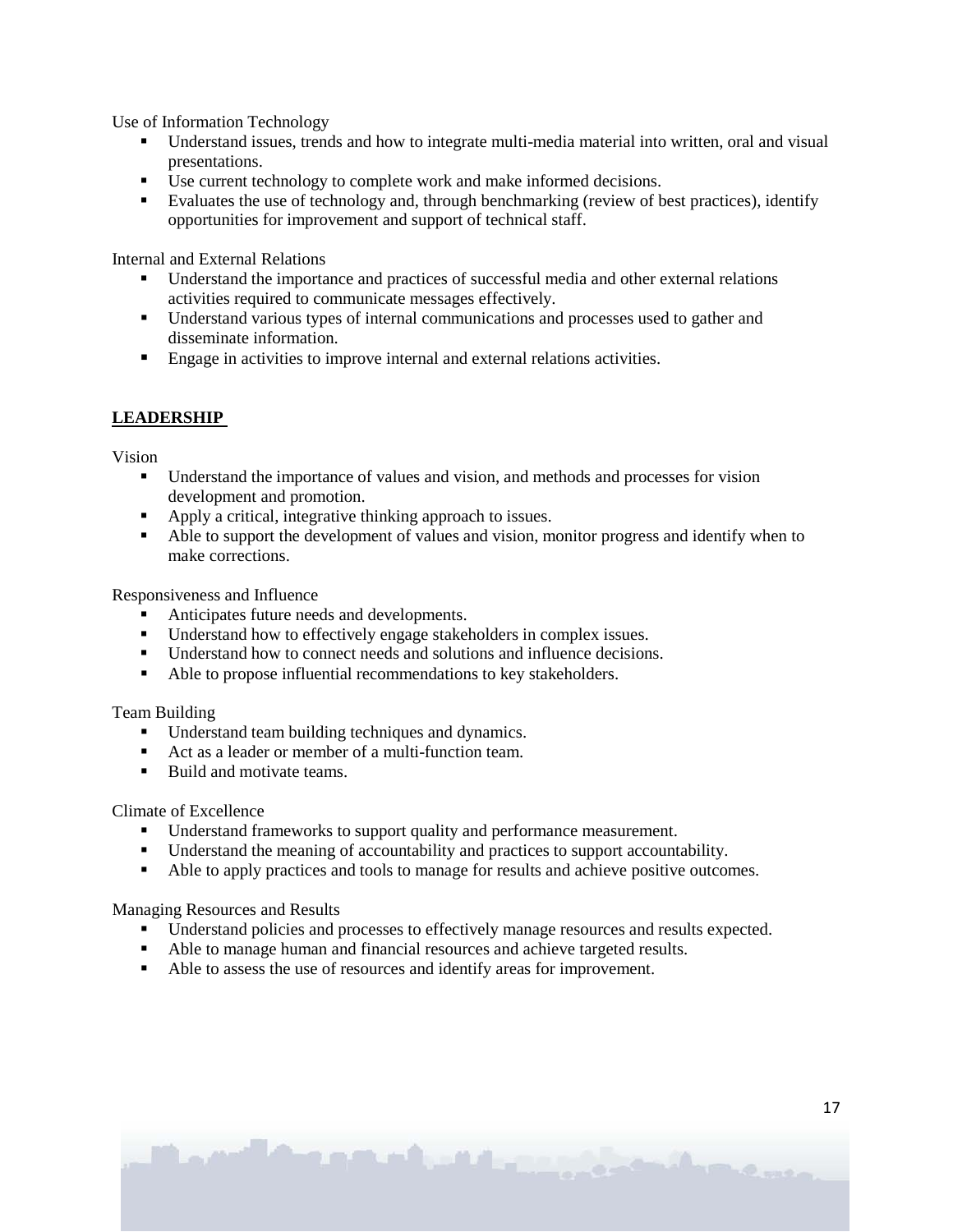#### **PROFESSIONALISM AND ETHICAL BEHAVIOUR**

Continuous Learning

Understand practices to support life long learning, mentorship and coaching for self and others.

**Professor** 

- Able to assess development needs.
- **Engage in continuous learning and promoting the value of learning for self and others.**

#### Ethical Standards

- Understand ethical responsibilities and dilemmas for the professional planner.
- Understand and demonstrate adherence to establish ethical standards.
- Set highest standards for self and others, and monitors practice.

Professionalism

- Understand the role of the professionals generally.
- Understand the role of the planner in the development of the profession.
- Monitor changes in the profession and demonstrate professionalism.
- **Participate in activities to support development of the profession.**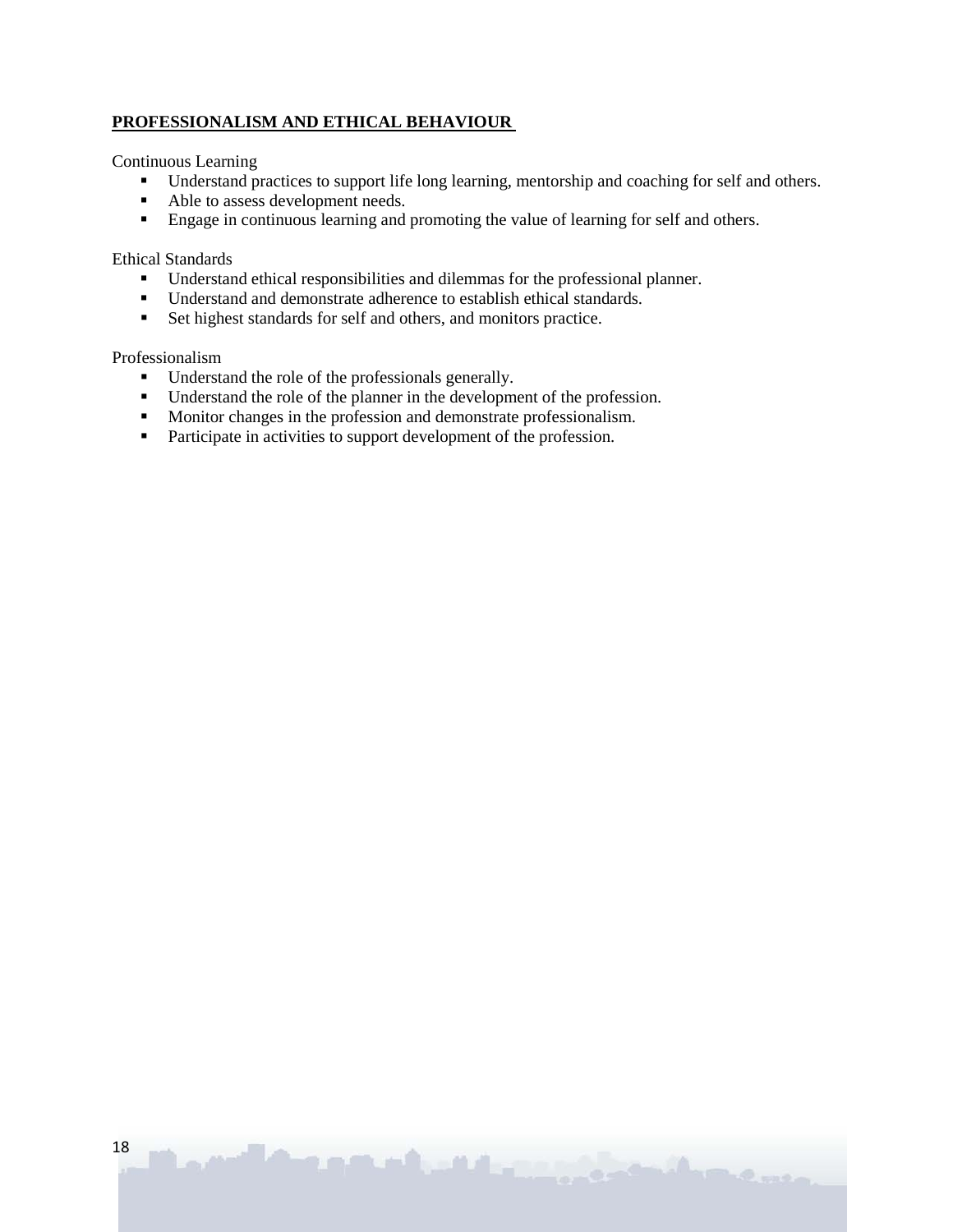# **APPENDIX A – TASK FORCE MEMBERS**

The Competency Standards Task Force includes the following individuals:

| $\bullet$ | Michael Gordon MCIP                   | <b>PIBC</b>                             |
|-----------|---------------------------------------|-----------------------------------------|
| $\bullet$ | David Klippenstein MCIP, ACP          | <b>AACIP</b>                            |
|           | • Ralph Leibel MCIP, PPS              | <b>APCPS</b>                            |
| $\bullet$ | Ian Wight MCIP                        | <b>MPPI</b>                             |
|           | • Dennis Jacobs MCIP, RPP             | <b>OPPI</b>                             |
|           | • Claude Beaulac MICU, urbaniste      | <b>OUQ</b>                              |
| $\bullet$ | André Daigle LL.B. MICU/MCIP, UPC/RPP | <b>API</b>                              |
| $\bullet$ | John Bain MCIP, LPP                   | National/Affiliate Membership Committee |
|           | • Ron Keeble MCIP, RPP (Chair)        | Co-Chair National/Affiliate Membership  |
|           |                                       | Committee                               |

The task force was assisted by:

Dana Anderson, MCIP, RPP Bruce Curtis, MCIP, RPP Leanne Doyle, MCIP, RPP Denis Jacobs, MCIP, RPP Marilyn Lagdzins, MCIP, RPP Charles Lanktree, MCIP, RPP Linda McFayden, MCIP Tim Moerman, MCIP, RPP Paul Stagl, MCIP, RPP

Jim Pealow Project Consultant AMCES